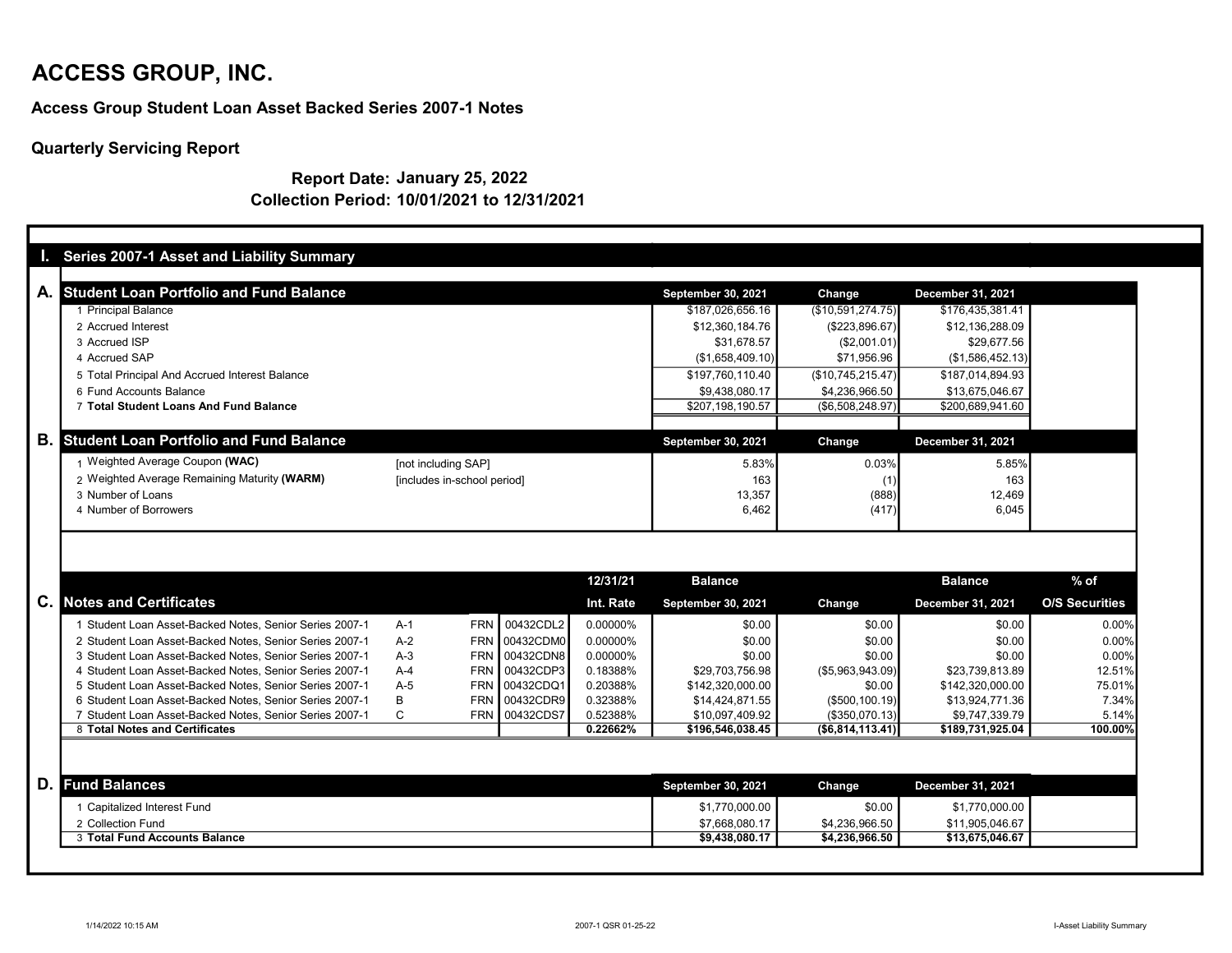### Access Group Student Loan Assett Backed Series 2007-1 Notes

### Quarterly Servicing Report

ľ

10/01/2021 to 12/31/2021 Report Date: Collection Period: January 25, 2022

| II. Series 2007-1 Transactions and Accruals                          |                         |                        |                           |                        |
|----------------------------------------------------------------------|-------------------------|------------------------|---------------------------|------------------------|
|                                                                      | <b>Totals</b>           | <b>CONSOLIDATION</b>   | <b>PLUS</b>               | <b>STAFFORD</b>        |
| A. Student Loan Principal Collection Activity                        | 12/31/2021              | 12/31/2021             | 12/31/2021                | 12/31/2021             |
| Borrower Payments - Total<br>$\mathbf{1}$                            | (\$10,689,795.92)       | (\$5,231,405.94)       | (\$1,980,357.58)          | (\$3,478,032.40)       |
| $\overline{2}$<br><b>Claim Payments</b>                              | (\$769, 165.19)         | (\$106, 644.23)        | (\$354,419.32)            | $(*308, 101.64)$       |
| 3<br>Refunds                                                         | \$0.00                  | \$0.00                 | \$0.00                    | \$0.00                 |
| 4<br><b>Reversals</b>                                                | \$0.00                  | \$0.00                 | \$0.00                    | \$0.00                 |
| 5a New Acquisitions - Principal                                      | \$0.00                  | \$0.00                 | \$0.00                    | \$0.00                 |
| 5b Cancellations - Principal                                         | \$0.00                  | \$0.00                 | \$0.00                    | \$0.00                 |
| 5c New Acquisitions - Sale Transfers                                 | \$0.00                  | \$0.00                 | \$0.00                    | \$0.00                 |
| 5d New Acquisitions - Repurchases                                    | \$10,920.28             | \$0.00                 | \$1,628.80                | \$9,291.48             |
| 5<br>New Acquisitions - Total                                        | \$10,920.28             | \$0.00                 | \$1,628.80                | \$9,291.48             |
| 6<br><b>Total Cash Principal Activity</b>                            | (\$11,448,040.83)       | ( \$5,338,050.17)      | (\$2,333,148.10)          | (\$3,776,842.56)       |
|                                                                      |                         |                        |                           |                        |
| <b>B. Student Loan Non-Cash Principal Activity</b>                   |                         |                        |                           |                        |
| Capitalized Interest<br>$\mathbf{1}$                                 | \$880,823.05            | \$140,559.34           | \$403,148.11              | \$337,115.60           |
| $\overline{2}$<br>New Acquisitions/Cancellations - Fees              | \$0.00                  | \$0.00                 | \$0.00                    | \$0.00                 |
| 3<br><b>Capitalized Guarantee Fees</b>                               | \$0.00                  | \$0.00                 | \$0.00                    | \$0.00                 |
| 4a Small Balance and Other Adjustments                               | \$558.23                | \$0.00                 | \$0.00                    | \$558.23               |
| 4b Adjustments - Write-offs                                          | (\$24,615.20)           | (\$2,958.12)           | (\$12,593.08)             | (\$9,064.00)           |
| <b>Total Adjustments</b><br>4                                        | (\$24,056.97)           | (\$2,958.12)           | (\$12,593.08)             | (\$8,505.77)           |
| 5<br><b>Total Non-Cash Principal Activity</b>                        | \$856,766.08            | \$137,601.22           | \$390,555.03              | \$328,609.83           |
|                                                                      |                         |                        |                           |                        |
|                                                                      |                         |                        |                           |                        |
| C. Total Student Loan Principal Activity                             | (\$10,591,274.75)       | (\$5,200,448.95)       | (\$1,942,593.07)          | ( \$3,448,232.73)      |
|                                                                      |                         |                        |                           |                        |
|                                                                      |                         |                        |                           |                        |
| D. Student Loan Interest Activity                                    |                         |                        |                           |                        |
| Borrower Payments - Total<br>1<br>$\overline{2}$                     | (\$1,919,668.71)        | (\$650, 543.10)        | $($ \$608,766.51) $ $     | ( \$660, 359.10)       |
| <b>Claim Payments</b><br>3<br><b>Reversals</b>                       | (\$58,250.98)<br>\$0.00 | (\$4,855.40)<br>\$0.00 | ( \$46, 338.53)<br>\$0.00 | (\$7,057.05)<br>\$0.00 |
| 4a New Acquisitions - Sale Transfers                                 | \$0.00                  | \$0.00                 | \$0.00                    | \$0.00                 |
| 4b New Acquisitions - Repurchases                                    | \$0.00                  | \$0.00                 | \$0.00                    | \$0.00                 |
| 4<br><b>New Acquisitions</b>                                         | \$0.00                  | \$0.00                 | \$0.00                    | \$0.00                 |
| 5<br>Subsidized Gov't Interest Payments                              | ( \$30,771.61)          | ( \$8, 151.93)         | \$0.00                    | (\$22,619.68)          |
| 6<br>Special Allowance Payments                                      | \$1,633,595.38          | \$323,904.94           | \$680,204.87              | \$629,485.57           |
| $\overline{7}$<br>Other Adjustments                                  | (\$111.79)              | (\$54.73)              | (\$12.32)                 | ( \$44.74)             |
| 8<br><b>Total Interest Collections</b>                               | (\$375,207.71)          | (\$339,700.22)         | \$25,087.51               | (\$60,595.00)          |
|                                                                      |                         |                        |                           |                        |
| E. Student Loan Non-Cash Interest Activity                           |                         |                        |                           |                        |
| <b>Borrower Accruals</b><br>1                                        | \$2,644,159.36          | 780,819.06             | \$<br>974,597.78          | \$<br>888,742.53       |
| $\overline{c}$<br>Subsidized Gov't Interest - Accrued Interest (ISP) | \$29,677.56             | \$7,677.81             | \$0.00                    | \$21,999.75            |
| 3<br>Special Allowance Payments - Accrued                            | (\$1,586,452.13)        | (\$313,628.28)         | (\$665, 620.44)           | (\$607,203.42)         |
| 4<br>Capitalized Interest                                            | (\$880, 823.05)         | (\$140,559.34)         | $($ \$403,148.11)         | (\$337,115.60)         |
| 5a Small Balance and Other Adjustments                               | (\$30,669.85)           | (\$5,733.23)           | (\$13,593.35)             | ( \$11,343.27)         |
| 5b Adjustments - Write-offs                                          | (\$14.69)               | $(\$0.14)$             | $(\$0.33)$                | (\$14.22)              |
| 5c Other Adjustments - Subsidized Govt Interest (ISP)                | (\$906.96)              | (\$221.38)             | \$0.00                    | (\$685.58)             |
| 5d Other Adjustments - Special Allowance Payments (SAP)              | \$24,813.71             | \$5,459.06             | \$9,186.54                | \$10,168.11            |
| <b>Total Adjustments</b><br>5                                        | (\$6,777.79)            | (\$495.69)             | (\$4,407.14)              | (\$1,874.96)           |
| 6<br>Fee Accruals                                                    | \$21,483.04             | \$6,243.81             | \$6,900.92                | \$8,338.31             |
| $\overline{7}$<br><b>Total Non-Cash Interest Activity</b>            | \$221,266.99            | \$340,057.37           | (\$91,676.99)             | (\$27,113.39)          |
|                                                                      |                         |                        |                           |                        |
| F. Total Student Loan Interest Activity                              | (\$153,940.72)          | \$357.15               | $($ \$66,589.48)          | ( \$87,708.39)         |

٦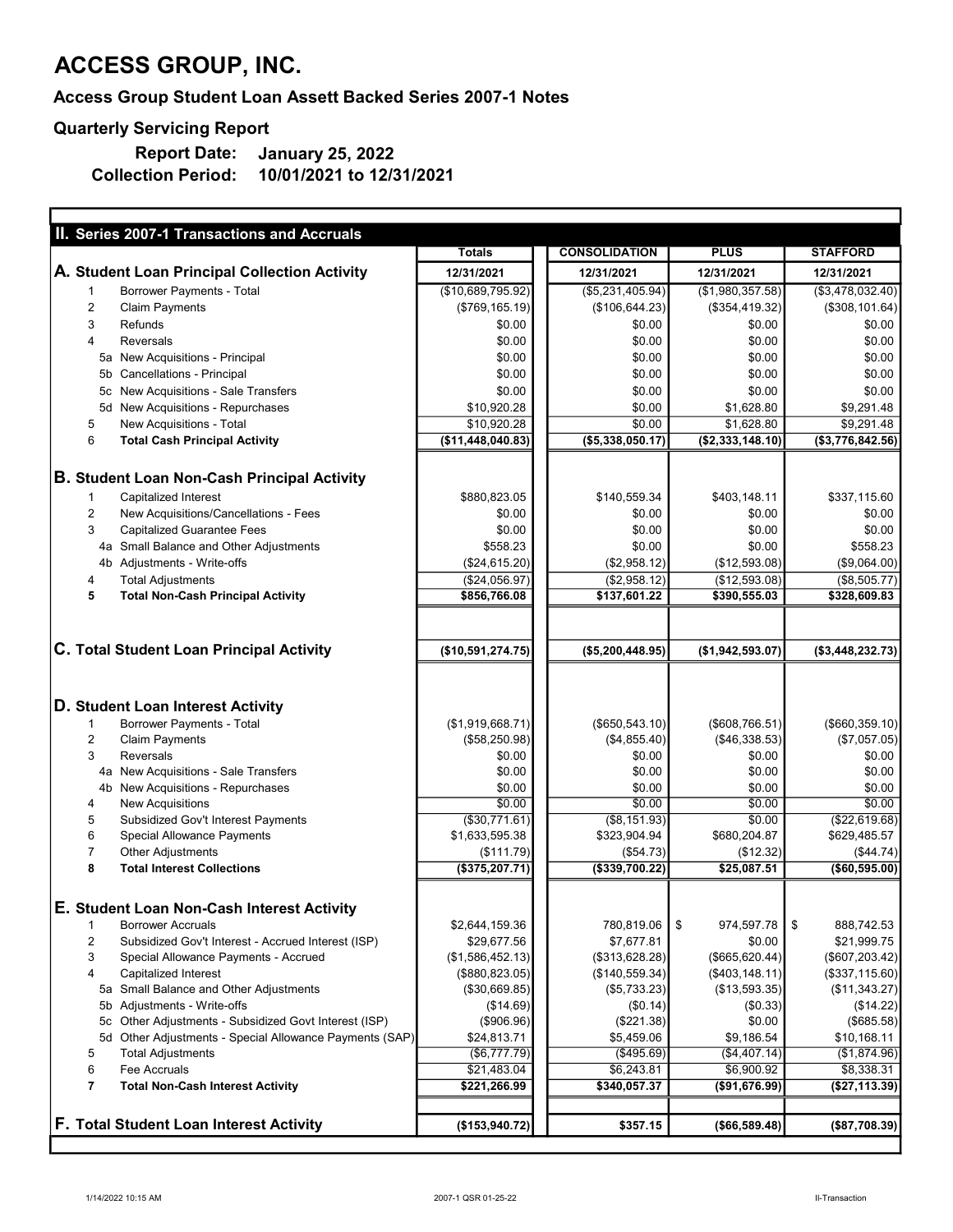Access Group Student Loan Assett Backed Series 2007-1 Notes

Quarterly Servicing Report

Report Date: January 25, 2022

|           | III. Series 2007-1 Collection Fund Activity                                                                                                                                                            |                           |                                   |                                       |
|-----------|--------------------------------------------------------------------------------------------------------------------------------------------------------------------------------------------------------|---------------------------|-----------------------------------|---------------------------------------|
|           |                                                                                                                                                                                                        |                           |                                   |                                       |
| Α.        | <b>Collection Fund</b>                                                                                                                                                                                 | December 31, 2021         |                                   |                                       |
|           | 1 Beginning Balance                                                                                                                                                                                    | \$7,374,814.61            |                                   |                                       |
|           | 2 Transfers to Other Funds                                                                                                                                                                             | (\$7,374,814.61)          |                                   |                                       |
|           | 3 Payments Received                                                                                                                                                                                    | \$12,755,365.75           |                                   |                                       |
|           | 4 Payments Due                                                                                                                                                                                         | (\$212,085.57)            |                                   |                                       |
|           | 5 Federal Interest Subsidy Payments (net adjustments)                                                                                                                                                  | \$30,771.61               |                                   |                                       |
|           | 6 Federal Special Allowance Payments                                                                                                                                                                   | (\$1,633,595.38)          |                                   |                                       |
|           | 7 Guarantee Payments of Principal                                                                                                                                                                      | \$769,165.19              |                                   |                                       |
|           | 8 Guarantee Payments of Interest                                                                                                                                                                       | \$58,250.98               |                                   |                                       |
|           | 9 Misc. Payments Received/Due                                                                                                                                                                          | \$0.00                    |                                   |                                       |
|           | 10 Sale Proceeds/Repurchases                                                                                                                                                                           | (\$10,920.28)             |                                   |                                       |
|           | 11 Earnings                                                                                                                                                                                            | \$398.82                  |                                   |                                       |
|           | 12 Accrued interest as of the end of the Collection Period received prior to the Quarterly Payment Date                                                                                                | \$340.99                  |                                   |                                       |
|           | 13 Counterparty Swap Payments                                                                                                                                                                          | \$0.00                    |                                   |                                       |
|           | 14 Transfers from Other Funds                                                                                                                                                                          | \$0.00                    |                                   |                                       |
|           | <b>Ending Balance</b>                                                                                                                                                                                  | \$11,757,692.11           |                                   |                                       |
|           |                                                                                                                                                                                                        |                           |                                   |                                       |
|           |                                                                                                                                                                                                        |                           |                                   |                                       |
| <b>B.</b> | <b>Required Payments Under Waterfall</b>                                                                                                                                                               | Payment                   | <b>Distribute from Collection</b> | <b>Transfer/Used from Other Funds</b> |
|           | 1a Administration Fund Distributions                                                                                                                                                                   | \$320,024.48              | \$320,024.48                      | \$0.00                                |
|           | 1b Indenture Trustee Fees                                                                                                                                                                              | \$0.00                    | \$0.00                            | \$0.00                                |
|           | 2 Payment of Interest Distribution Amount on Senior Notes or Senior Obligations                                                                                                                        | \$85,308.23               | \$85,308.23                       | \$0.00                                |
|           | 3 Payment of Principal Distribution Amount on Maturing Senior Notes                                                                                                                                    | \$0.00                    | \$0.00                            | \$0.00                                |
|           | 4 Payment of Interest Distribution Amount on Subordinate Note                                                                                                                                          | \$11,525.44               | \$11.525.44                       | \$0.00                                |
|           | 5 Payment of Principal Distribution Amount on Maturing Subordinate Note                                                                                                                                | \$0.00                    | \$0.00                            | \$0.00                                |
|           | 6 Payment of Interest Distribution Amount on Junior Subordinate Note                                                                                                                                   | \$13,049.78               | \$13,049.78                       | \$0.00                                |
|           | 7 Payment of Principal Distribution Amount on Maturing Junior Subordinate Note                                                                                                                         | \$0.00                    | \$0.00                            | \$0.00                                |
|           | 8 Allocation to Capitalized Interest Account (maintain minimum balance)<br>9 Payment of Principal up to the Principal Distribution Amount with respect to the notes (Allocation of Principal Payments) | \$0.00<br>\$10,643,581.39 | \$0.00<br>\$10,643,581.39         | \$0.00<br>\$0.00                      |
|           | 10 Payment of Interest Distribution Amount on Subordinate Note if trigger is in effect                                                                                                                 | \$0.00                    | \$0.00                            | \$0.00                                |
|           |                                                                                                                                                                                                        | \$0.00                    | \$0.00                            | \$0.00                                |
|           | 11 Payment of Interest Distribution Amount on Junior Subordinate Note if trigger is in effect<br>12 Cash Release to Access Group, Inc.                                                                 | \$684,202.79              | \$684,202.79                      | \$0.00                                |
|           |                                                                                                                                                                                                        |                           |                                   |                                       |
|           | <b>Total Payments</b>                                                                                                                                                                                  | \$11,757,692.11           | \$11,757,692.11                   | \$0.00                                |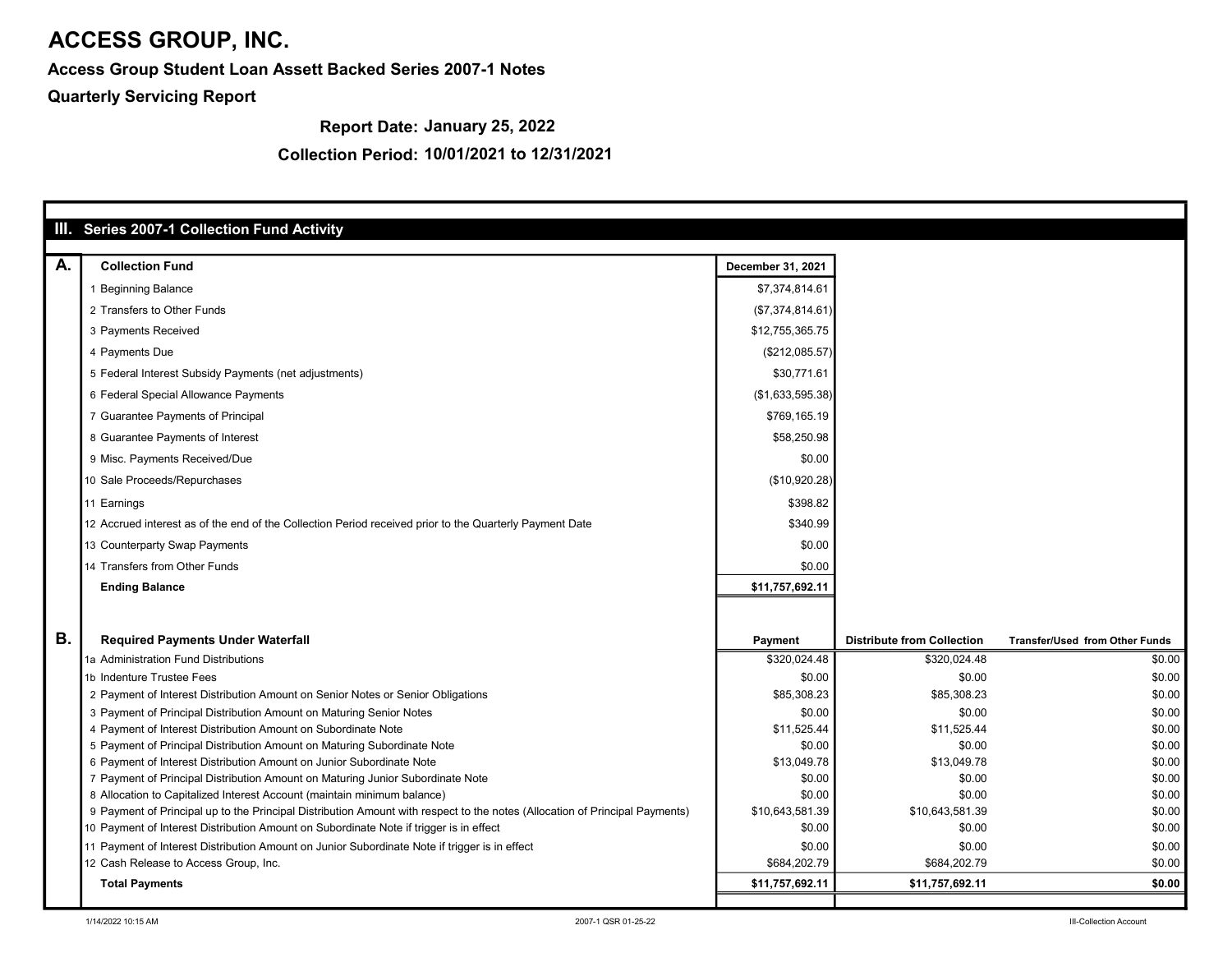Access Group Student Loan Assett Backed Series 2007-1 Notes Quarterly Servicing Report

### Report Date: January 25, 2022 Collection Period: 10/01/2021 to 12/31/2021

|    | IV. Series 2007-1 Notes Waterfall for Distributions                                                                              |                 |                      |                      |
|----|----------------------------------------------------------------------------------------------------------------------------------|-----------------|----------------------|----------------------|
|    |                                                                                                                                  |                 | Remaining            | <b>CAP I Account</b> |
|    |                                                                                                                                  |                 | <b>Funds Balance</b> | <b>Balance</b>       |
| А. | <b>Total Available Funds</b>                                                                                                     | \$11,757,692.11 | \$11,757,692.11      | \$0.00               |
| В. | <b>Administration Funds</b>                                                                                                      | \$320,024.48    | \$11,437,667.63      | \$0.00               |
| C. | Payment of Interest Distribution Amount on Senior Notes or Senior Obligations:                                                   |                 |                      |                      |
|    | Student Loan Asset-Backed Notes, Senior Series 2007-1 A-1 FRN                                                                    | \$0.00          | \$11,437,667.63      | \$0.00               |
|    | 2 Student Loan Asset-Backed Notes, Senior Series 2007-1 A-2 FRN                                                                  | \$0.00          | \$11,437,667.63      | \$0.00               |
|    | 3 Student Loan Asset-Backed Notes, Senior Series 2007-1 A-3 FRN                                                                  | \$0.00          | \$11,437,667.63      | \$0.00               |
|    | 4 Student Loan Asset-Backed Notes, Senior Series 2007-1 A-4 FRN                                                                  | \$11,155.71     | \$11,426,511.92      | \$0.00               |
|    | 5 Student Loan Asset-Backed Notes, Senior Series 2007-1 A-5 FRN                                                                  | \$74,152.52     | \$11,352,359.40      | \$0.00               |
|    | Total Interest Distribution on Senior Notes or Obligations:                                                                      | \$85,308.23     |                      |                      |
| D. | Payment of Principal Distribution Amount on Maturing Senior Notes or Senior Obligations:                                         |                 |                      |                      |
|    | 1 Student Loan Asset-Backed Notes, Senior Series 2007-1 A-1 FRN                                                                  | \$0.00          | \$11,352,359.40      | \$0.00               |
|    | 2 Student Loan Asset-Backed Notes, Senior Series 2007-1 A-2 FRN                                                                  | \$0.00          | \$11,352,359.40      | \$0.00               |
|    | 3 Student Loan Asset-Backed Notes, Senior Series 2007-1 A-3 FRN                                                                  | \$0.00          | \$11,352,359.40      | \$0.00               |
|    | 4 Student Loan Asset-Backed Notes, Senior Series 2007-1 A-4 FRN                                                                  | \$0.00          | \$11,352,359.40      | \$0.00               |
|    | 5 Student Loan Asset-Backed Notes, Senior Series 2007-1 A-5 FRN                                                                  | \$0.00          | \$11,352,359.40      | \$0.00               |
|    | Total Principal Distribution on Maturing Senior Notes or Obligations:                                                            | \$0.00          |                      |                      |
| E. | Payment of Interest Distribution Amount on Subordinate Notes or Obligations:                                                     |                 |                      |                      |
|    | Student Loan Asset-Backed Notes, Senior Series 2007-1 B FRN                                                                      | \$11,525.44     | \$11,340,833.96      | \$0.00               |
|    | <b>Total Interest Distribution on Subordinate Note:</b>                                                                          | \$11,525.44     |                      |                      |
|    |                                                                                                                                  |                 |                      |                      |
| F. | Payment of Principal Distribution Amount on Maturing Subordinate Note:                                                           | \$0.00          |                      | \$0.00               |
|    | Student Loan Asset-Backed Notes, Senior Series 2007-1 B FRN<br><b>Total Principal Distribution on Maturing Subordinate Note:</b> | \$0.00          | \$11,340,833.96      |                      |
|    |                                                                                                                                  |                 |                      |                      |
| G. | Payment of Interest Distribution Amount on Junior Subordinate Note:                                                              |                 |                      |                      |
|    | Student Loan Asset-Backed Notes, Senior Series 2007-1 C FRN                                                                      | \$13,049.78     | \$11,327,784.18      | \$0.00               |
|    | Total Interest Distribution on Subordinate Notes or Obligations:                                                                 | \$13,049.78     |                      |                      |
| н. | Payment of Principal Distribution Amount on Maturing Junior Subordinate Note:                                                    |                 |                      |                      |
|    | Student Loan Asset-Backed Notes, Senior Series 2007-1 C FRN                                                                      | \$0.00          | \$11,327,784.18      | \$0.00               |
|    | Total Principal Distribution on Maturing Junior Subordinate Note:                                                                | \$0.00          |                      |                      |
| ı. | Allocation to Capitalized Interest Account to Maintain Minimum Balance                                                           | \$0.00          | \$11,327,784.18      | \$0.00               |
|    |                                                                                                                                  |                 |                      |                      |
| J. | Payment of Principal up to the Principal Distribution Amount with respect to the notes:                                          |                 |                      |                      |
|    | 1 Student Loan Asset-Backed Notes, Senior Series 2007-1 A-1 FRN                                                                  | \$0.00          | \$11,327,784.18      | \$0.00               |
|    | 2 Student Loan Asset-Backed Notes, Senior Series 2007-1 A-2 FRN                                                                  | \$0.00          | \$11,327,784.18      | \$0.00               |
|    | 3 Student Loan Asset-Backed Notes, Senior Series 2007-1 A-3 FRN                                                                  | \$0.00          | \$11,327,784.18      | \$0.00               |
|    | 4 Student Loan Asset-Backed Notes, Senior Series 2007-1 A-4 FRN                                                                  | \$9,315,623.32  | \$2,012,160.86       | \$0.00               |
|    | 5 Student Loan Asset-Backed Notes, Senior Series 2007-1 A-5 FRN                                                                  | \$0.00          | \$2,012,160.86       | \$0.00               |
|    | 6 Student Loan Asset-Backed Notes, Senior Series 2007-1 B FRN                                                                    | \$781,151.81    | \$1,231,009.05       | \$0.00               |
|    | 7 Student Loan Asset-Backed Notes, Senior Series 2007-1 C FRN                                                                    | \$546,806.26    | \$684,202.79         | \$0.00               |
|    | <b>Total Principal Distribution on Notes or Obligations:</b>                                                                     | \$10,643,581.39 |                      |                      |
| K. | Payment of Interest Distribution Amount on Subordinate Note if not already previously paid                                       | \$0.00          | \$684,202.79         | \$0.00               |
| L. | Payment of Interest Distribution Amount on Junior Subordinate Note if not already previously paid                                | \$0.00          | \$684,202.79         | \$0.00               |
| М. | Cash Release to Access Group, Inc.                                                                                               | \$684,202.79    | \$0.00               | \$0.00               |
|    |                                                                                                                                  |                 |                      |                      |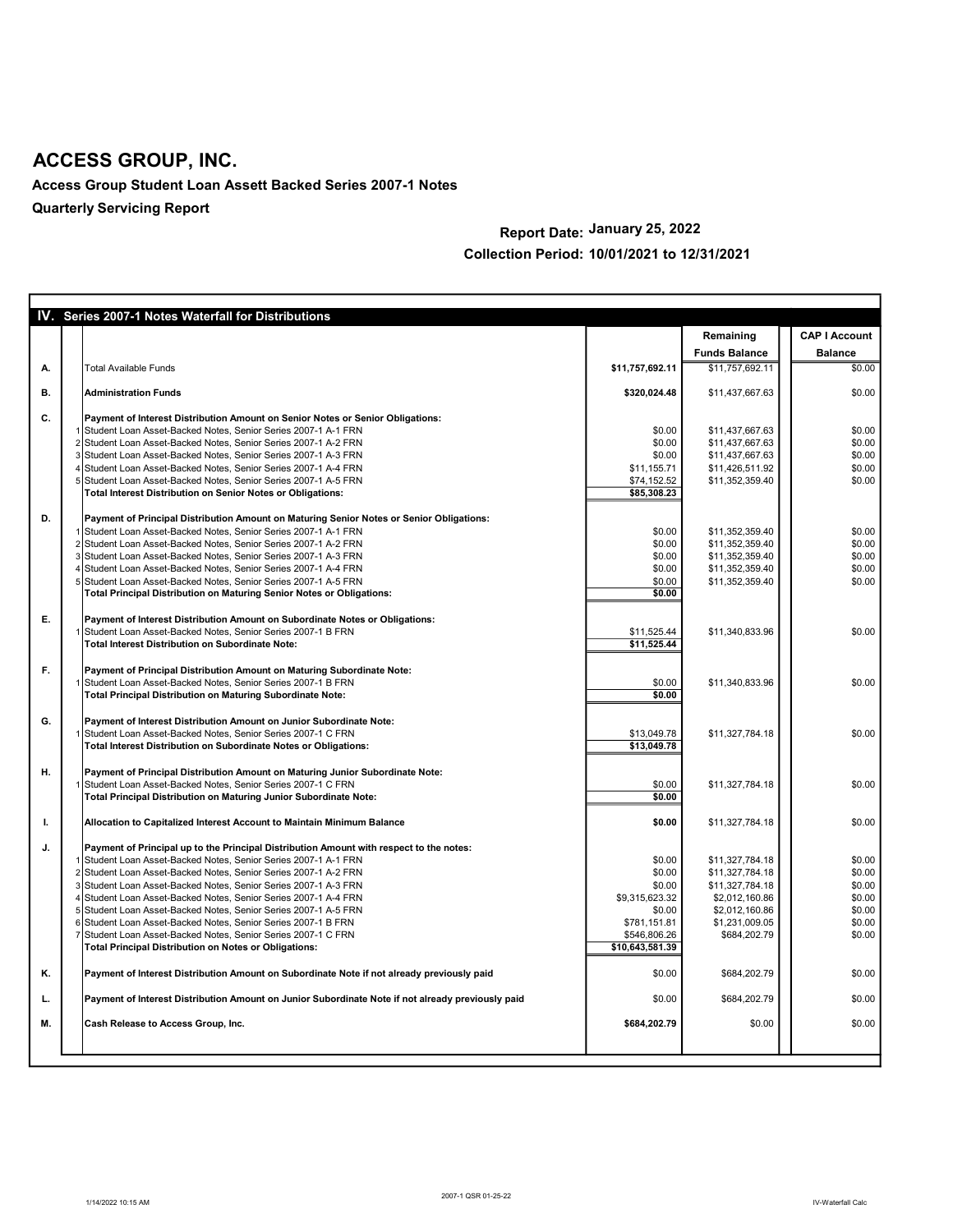## Access Group Student Loan Assett Backed Series 2007-1 Notes Quarterly Servicing Report

Report Date: January 25, 2022

| V.           | <b>Series 2007-1 Asset Percentages</b>                                                                   |                  |
|--------------|----------------------------------------------------------------------------------------------------------|------------------|
| А.           | <b>Senior Asset Percentage</b>                                                                           |                  |
|              | 1 Aggregate Student Loan Principal Balance                                                               | \$176,435,381.41 |
|              | 2 Borrower Interest to be capitalized upon repayment                                                     | \$1,330,683.10   |
|              | 3 Fund Balances (a)                                                                                      | \$1,770,000.00   |
|              | 4 Senior Notes Outstanding (b)                                                                           | \$156,744,190.57 |
|              | <b>Senior Asset Percentage</b>                                                                           | 114.54%          |
| <b>B.</b>    | <b>Subordinate Asset Percentage</b>                                                                      |                  |
|              | 1 Aggregate Student Loan Principal Balance                                                               | \$176,435,381.41 |
|              | 2 Borrower Interest to be capitalized upon repayment                                                     | \$1,330,683.10   |
|              | 3 Fund Balances (a)                                                                                      | \$1,770,000.00   |
|              | 4 Senior Notes and Subordinate Note Outstanding (b)                                                      | \$169,887,810.12 |
|              | <b>Subordinate Asset Percentage</b>                                                                      | 105.68%          |
| $\mathbf{C}$ | <b>Total Asset Percentage</b>                                                                            |                  |
|              | 1 Aggregate Student Loan Principal Balance                                                               | \$176,435,381.41 |
|              | 2 Borrower Interest to be capitalized upon repayment                                                     | \$1,330,683.10   |
|              | 3 Fund Balances (a)                                                                                      | \$1,770,000.00   |
|              | 4 All Notes Outstanding (b)                                                                              | \$179,088,343.65 |
|              | <b>Total Asset Percentage</b>                                                                            | 100.25%          |
|              | (a) Fund account balances are as of the distribution date and not the end of period collection date      |                  |
|              | (b) Notes Outstanding balances are as of the distribution date and not the end of period collection date |                  |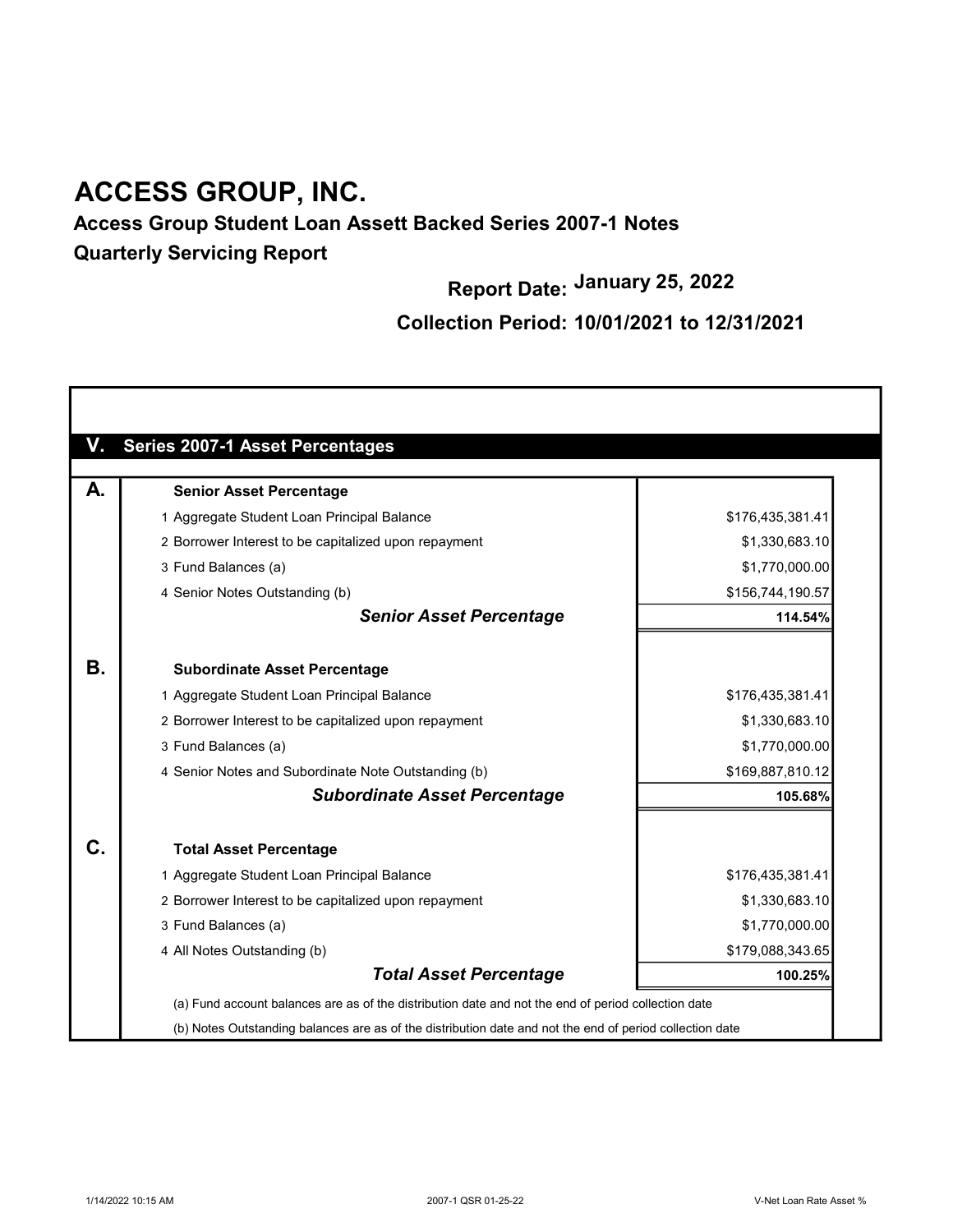Access Group Student Loan Assett Backed Series 2007-1 Notes

Quarterly Servicing Report

Report Date: January 25, 2022

| VI. Series 2007-1 Portfolio Characteristics |                                | 12/31/2021                 |                                                     |  |  |
|---------------------------------------------|--------------------------------|----------------------------|-----------------------------------------------------|--|--|
|                                             | <b>Number</b>                  | <b>Dollar</b>              | $%$ of<br><b>Portfolio</b>                          |  |  |
|                                             |                                |                            |                                                     |  |  |
| 1 Subsidized Stafford                       |                                |                            | 11.50%                                              |  |  |
| 2 UnSubsidized Stafford                     |                                |                            | 19.14%                                              |  |  |
| 3 Consolidation                             | 4,235                          | \$75,427,951.04            | 42.75%                                              |  |  |
| 4 PLUS Loans                                | 1,815                          | \$46,945,246.34            | 26.61%                                              |  |  |
| 5 Total By Loan Type Distribution (a)       | 12,469                         | \$176,435,381.41           | 100.00%                                             |  |  |
|                                             |                                |                            |                                                     |  |  |
| <b>Borrower Status Distribution:</b>        |                                |                            |                                                     |  |  |
| 1 In-School                                 | 27                             | \$201,057.00               | 0.11%                                               |  |  |
| In-School Consolidations                    | -                              | \$0.00                     | 0.00%                                               |  |  |
| 2 Grace                                     | 4                              | \$37,000.00                | 0.02%                                               |  |  |
| 3 Deferment                                 | 278                            | \$3,727,526.12             | 2.11%                                               |  |  |
| 4 Forbearance                               | 334                            | \$5,794,796.90             | 3.28%                                               |  |  |
| 5 Repayment                                 | 11,787                         | \$166,027,289.53           | 94.10%                                              |  |  |
| 6 Claims                                    | 39                             | \$647,711.86               | 0.37%                                               |  |  |
| 7 Total By Borrower Status Distribution     | 12,469                         | \$176,435,381.41           | 100.00%                                             |  |  |
| <b>School Type Distribution:</b>            |                                |                            |                                                     |  |  |
| 1 Graduate                                  | 12,125                         | \$174,783,523.23           | 99.06%                                              |  |  |
| 2 Undergraduate                             | 344                            | \$1,651,858.18             | 0.94%                                               |  |  |
| 3 Total By School Type Distribution         | 12,469                         | \$176,435,381.41           | 100.00%                                             |  |  |
|                                             |                                |                            |                                                     |  |  |
|                                             | <b>Loan Type Distribution:</b> | of Loans<br>3,192<br>3,227 | <b>Amount</b><br>\$20,294,228.13<br>\$33,767,955.90 |  |  |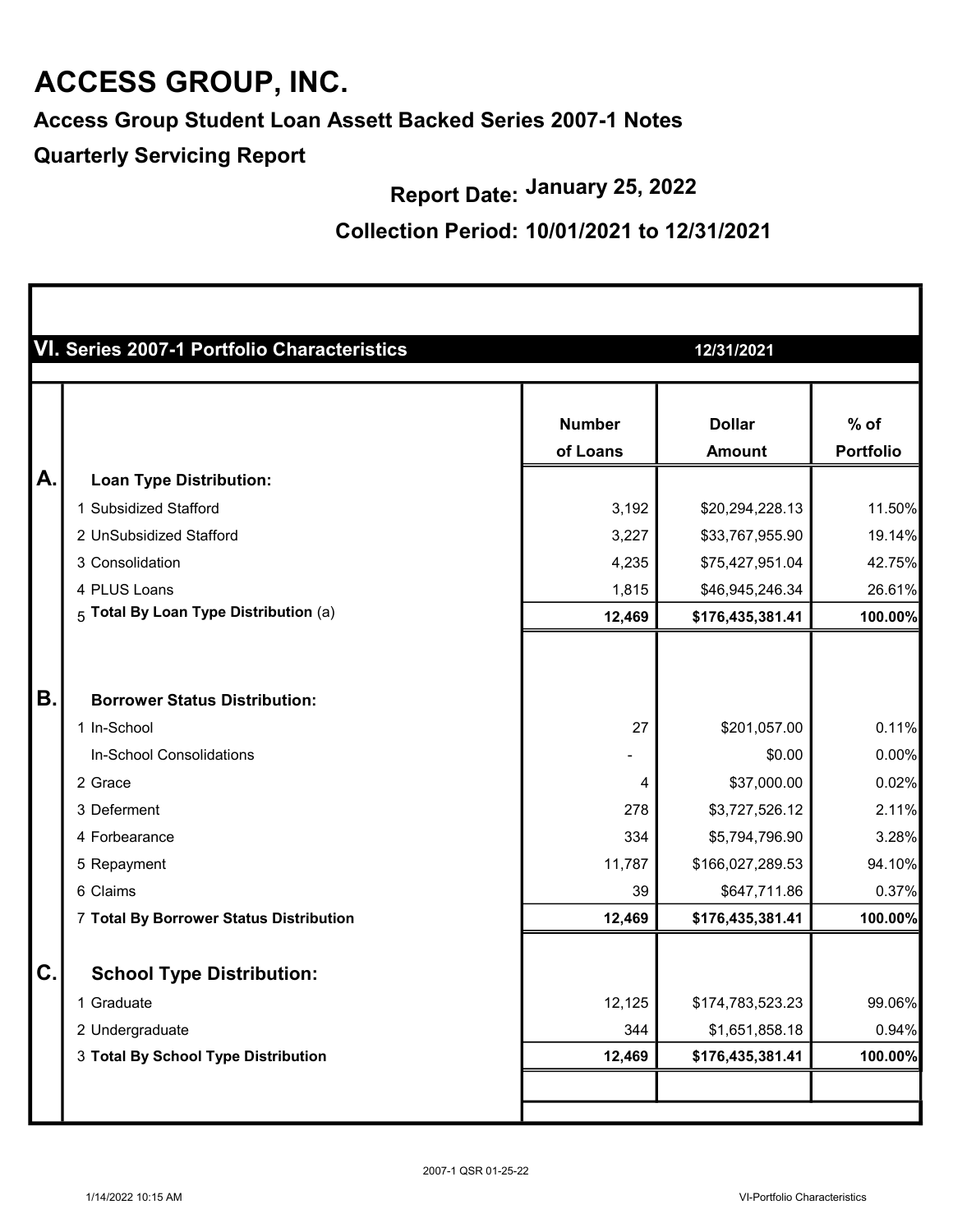Access Group Student Loan Assett Backed Series 2007-1 Notes

Quarterly Servicing Report

Report Date: January 25, 2022

|    | VII. Series 2007-1 Notes    |                         |                              |                |                              |                              | Portfolio Status By Loan Type |                |                       |                           |                   |                       |                |
|----|-----------------------------|-------------------------|------------------------------|----------------|------------------------------|------------------------------|-------------------------------|----------------|-----------------------|---------------------------|-------------------|-----------------------|----------------|
|    | <b>Subsidized Stafford</b>  |                         |                              |                | <b>Unsubsidized Stafford</b> |                              |                               | Consolidations |                       |                           | <b>PLUS Loans</b> |                       |                |
|    | <b>Status</b>               | # of Loans              | Amount (\$)                  | Percentage (%) | # of Loans                   | Amount (\$)                  | Percentage (%)                | # of Loans     | Amount (\$)           | Percentage (%) # of Loans |                   | Amount (\$)           | Percentage (%) |
|    | <b>INTERIM:</b>             |                         | <b>Includes Accrued Int.</b> |                |                              | <b>Includes Accrued Int.</b> |                               |                | Includes Accrued Int. |                           |                   | Includes Accrued Int. |                |
| А. | In-School                   |                         |                              |                |                              |                              |                               |                |                       |                           |                   |                       |                |
|    | Current                     | 12                      | \$82,454                     | 0.39%          | 15                           | \$240,722                    | 0.66%                         | 31             | \$420,404             | 0.54%                     | 0                 | \$0                   | $0.00\%$       |
| В. | Grace                       |                         |                              |                |                              |                              |                               |                |                       |                           |                   |                       |                |
|    | Current                     | $\overline{\mathbf{2}}$ | \$17,000                     | 0.08%          | $\overline{2}$               | \$40,619                     | 0.11%                         | $\mathbf{0}$   | \$0                   | 0.00%                     | $\mathbf{0}$      | \$0                   | $0.00\%$       |
| C. | <b>TOTAL INTERIM</b>        | 14                      | \$99.454                     | 0.47%          | 17                           | \$281,341                    | 0.78%                         | 31             | \$420.404             | 0.54%                     | $\mathbf{0}$      | \$0                   | $0.00\%$       |
|    |                             |                         |                              |                |                              |                              |                               |                |                       |                           |                   |                       |                |
| D. | <b>REPAYMENT:</b><br>Active |                         |                              |                |                              |                              |                               |                |                       |                           |                   |                       |                |
|    | Current                     | 2,631                   | \$16,760,581                 | 78.50%         | 2,674                        | \$28,222,467                 | 77.95%                        | 3,854          | \$67,164,400          | 86.95%                    | 1,513             | \$43,096,032          | 80.15%         |
|    | 1-29 Davs Delinguent        | 195                     | \$1,457,339                  | 6.83%          | 193                          | \$2,567,094                  | 7.09%                         | 143            | \$3,141,835           | 4.07%                     | 115               | \$3.569.132           | 6.64%          |
|    | 30-59 Days Delinquent       | 70                      | \$624,691                    | 2.93%          | 69                           | \$954.426                    | 2.64%                         | 40             | \$1,516,335           | 1.96%                     | 33                | \$1,251,513           | 2.33%          |
|    | 60-89 Days Delinquent       | 29                      | \$252,022                    | 1.18%          | 30                           | \$440,220                    | 1.22%                         | 18             | \$752,679             | 0.97%                     | 18                | \$749,710             | 1.39%          |
|    | 90-119 Davs Delinquent      | $\overline{7}$          | \$83,680                     | 0.39%          | 6                            | \$109.746                    | 0.30%                         | 6              | \$60,453              | 0.08%                     | -6                | \$385,818             | 0.72%          |
|    | > 120 Days Delinquent       | 37                      | \$382,094                    | 1.79%          | 36                           | \$604,751                    | 1.67%                         | 36             | \$1,371,125           | 1.77%                     | 28                | \$1,258,141           | 2.34%          |
| Е. | Deferment:                  |                         |                              |                |                              |                              |                               |                |                       |                           |                   |                       |                |
|    | Current                     | 100                     | \$765,364                    | 3.58%          | 91                           | \$1,372,323                  | 3.79%                         | 17             | \$649,066             | 0.84%                     | 39                | \$1,120,158           | 2.08%          |
|    |                             |                         |                              |                |                              |                              |                               |                |                       |                           |                   |                       |                |
| F. | Forbearance:                |                         |                              |                |                              |                              |                               |                |                       |                           |                   |                       |                |
|    | Current                     | 95                      | \$801,280                    | 3.75%          | 96                           | \$1,393,585                  | 3.85%                         | 86             | \$2,146,407           | 2.78%                     | 57                | \$2,059,008           | 3.83%          |
| G. | <b>Claims Filed</b>         | 14                      | \$125,794                    | 0.59%          | 15                           | \$259,049                    | 0.72%                         | $\mathbf{A}$   | \$25,370              | 0.03%                     | 6                 | \$276,785             | 0.51%          |
| н. | <b>TOTAL REPAYMENT</b>      | 3,178                   | \$21.252.844                 | 99.53%         | 3,210                        | \$35,923,660                 | 99.22%                        | 4,204          | \$76,827,670          | 99.46%                    | 1,815             | \$53,766,297          | 100.00%        |
|    |                             |                         |                              |                |                              |                              |                               |                |                       |                           |                   |                       |                |
|    | <b>TOTAL PORTFOLIO</b>      | 3,192                   | \$21,352,298                 | 100.00%        | 3,227                        | \$36,205,001                 | 100.00%                       | 4,235          | \$77,248,074          | 100.00%                   | 1,815             | \$53,766,297          | 100.00%        |
|    | <b>GRAND TOTAL</b>          |                         |                              |                |                              | \$188,571,669                |                               |                |                       |                           |                   |                       |                |
|    |                             |                         |                              |                |                              |                              |                               |                |                       |                           |                   |                       |                |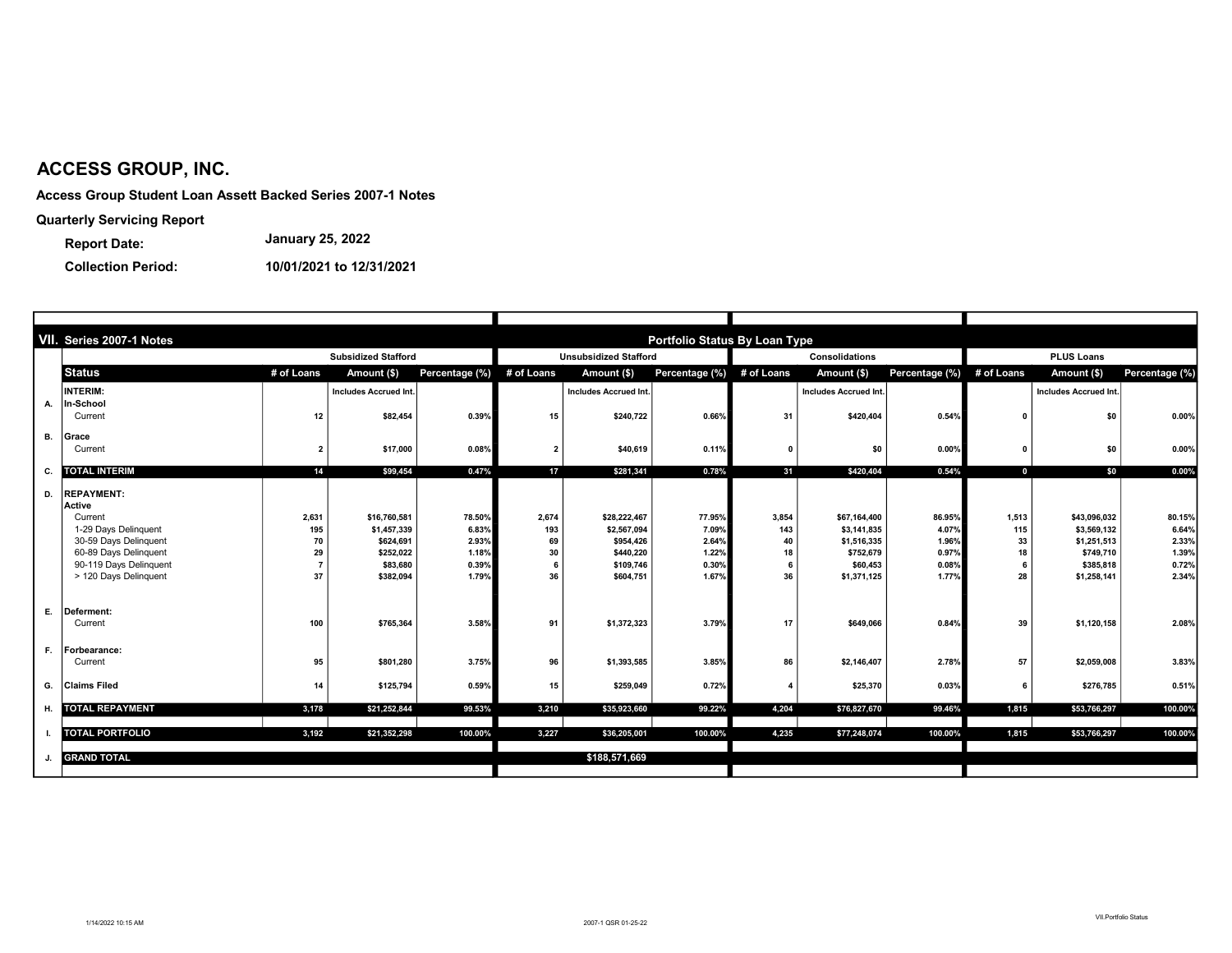## Access Group Student Loan Assett Backed Series 2007-1 Notes

Quarterly Servicing Report

Report Date: January 25, 2022

|    | <b>Collection Period</b>                         | 10/01/2021 to 12/31/2021 |
|----|--------------------------------------------------|--------------------------|
|    | <b>Reporting Date</b>                            | 1/25/2022                |
| А. | 1 ABS Notes Outstanding                          | \$189,731,925            |
| Β. | 1 Total Principal Balance                        | \$176,435,381            |
|    | 2 Total Fund Accounts Balance                    | \$13,675,047             |
|    | 3 Total Principal and Accrued Interest Balance   | \$187,014,895            |
|    | 4 Number of Loans                                | 12,469                   |
|    | 5 Number of Borrowers                            | 6,045                    |
| C. | 1 Borrower Payments- Principal                   | \$10,689,796             |
|    | 2 Borrower Payments- Interest                    | \$1,919,669              |
| D. | 1 Necessary Funds Transfer to Meet Obligations   | \$0                      |
|    | 2 Administrative Allowance                       | \$320,024                |
|    | 3 Cash Release to Access Group, Inc.             | \$684,203                |
| Ε. | 1 Weighted Average Coupon (WAC)                  | 5.85%                    |
|    | 2 Weighted Average Remaining Maturity (WARM)     | 163                      |
| F. | 1 Senior Notes Outstanding                       | \$166,059,814            |
|    | 2 Subordinate Note Outstanding                   | \$13,924,771             |
|    | 3 Junior Subordinate Note Outstanding            | \$9,747,340              |
|    | 4 Senior Notes Principal Distribution            | \$5,963,943              |
|    | 5 Subordinate Note Principal Distribution        | \$500,100                |
|    | 6 Junior Subordinate Note Principal Distribution | \$350,070                |
|    | 7 Senior Asset Percentage                        | 114.54%                  |
|    | 8 Subordinate Asset Percentage                   | 105.68%                  |
|    | 9 Total Asset Percentage                         | 100.25%                  |